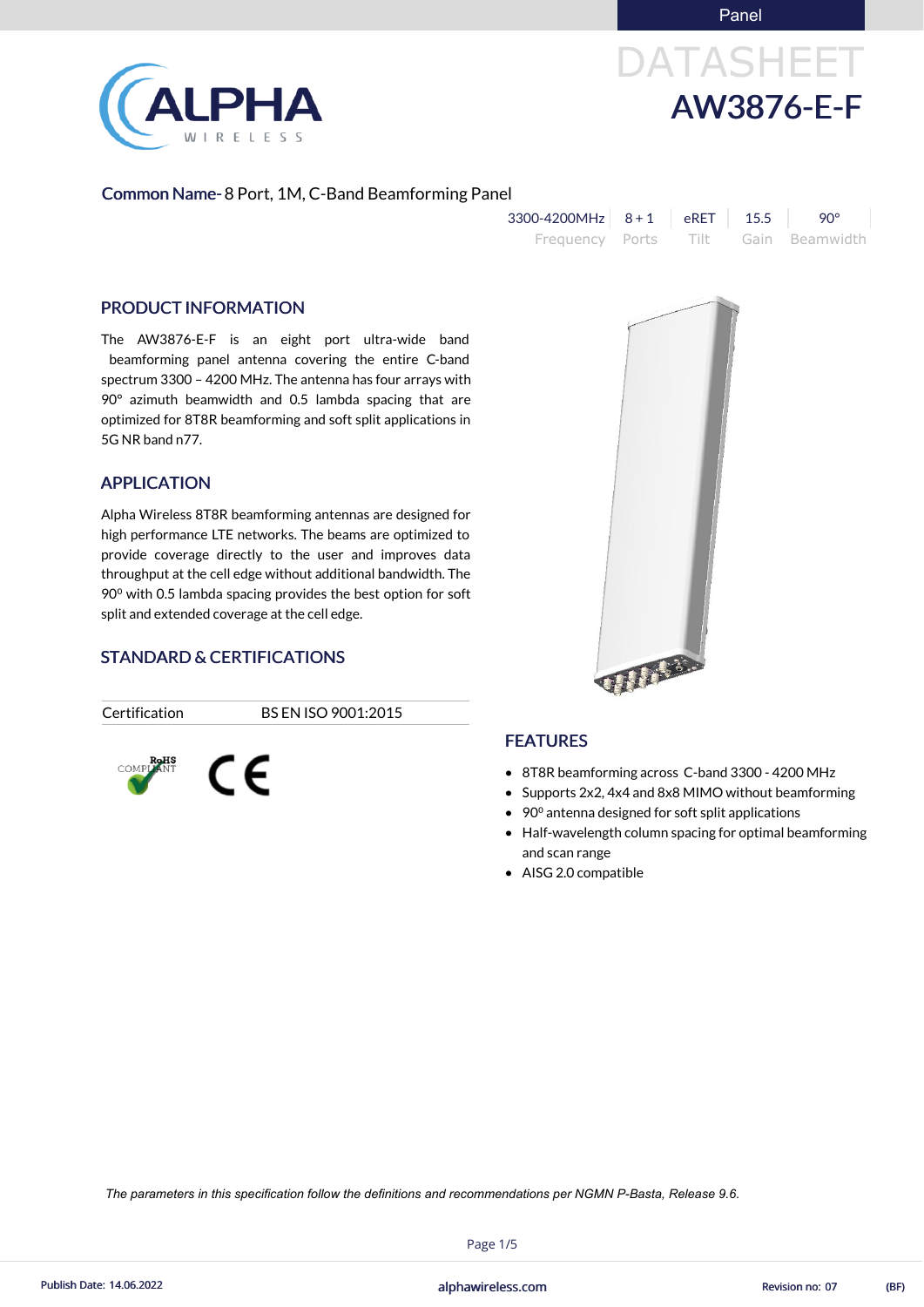

AW3876-E-F

# TECHNICAL SPECIFICATION

| <b>Electrical Specifications</b>        |                        |                          |                               |
|-----------------------------------------|------------------------|--------------------------|-------------------------------|
| <b>Frequency Range</b>                  |                        | <b>MHz</b>               | 3300 - 4200MHz                |
| Polarisation                            |                        | Degree                   | +/-45° Slant Linear           |
| Gain                                    | <b>Basta</b>           | dBi                      | $15.0 \pm 0.5$                |
|                                         | Max                    | dBi                      | 15.5                          |
|                                         | Single Column          | dBi                      | $15.5 +/- 1$                  |
|                                         | <b>Broadcast Beam</b>  | dBi                      | $16.5 +/- 1$                  |
|                                         | Service Beam           | dBi                      | $20 + (-0.5)$                 |
| <b>Calibration Network</b>              | <b>Coupling Factor</b> | dB                       | $26 + (-1)$                   |
|                                         | Max amp deviation      | dB <                     | 0.7                           |
|                                         | Max phase deviation    | Degree <                 | 5                             |
| Azimuth Beamwidth                       |                        |                          |                               |
|                                         | Single Column          | 3dB BW                   | $90^{\circ}$ +/- $15^{\circ}$ |
|                                         | <b>Broadcast Beam</b>  | 3dB BW                   | $85^\circ$                    |
| Service Beam                            |                        | 3dB BW                   | $30^\circ$                    |
| Azimuth Beam Squint                     |                        | Degree <                 | $5^{\circ}$                   |
| <b>Elevation Beamwidth</b>              |                        | Degree                   | $7^\circ$                     |
| <b>Electrical Downtilt</b>              |                        | Degree                   | $TO° - T10°$                  |
| <b>Electrical Downtilt Deviation</b>    |                        | Degree <                 | $1^\circ$                     |
| Impedance                               |                        | Ohms                     | 50                            |
| <b>VSWR</b>                             |                        | $\overline{\phantom{0}}$ | 1.5                           |
| <b>Return Loss</b>                      |                        | dB >                     | 14                            |
| Isolation                               |                        | dB >                     | 25                            |
| Front to Back Ratio: Total Power +/-30° |                        | dB >                     | 26                            |
| Upper Sidelobe Suppression, Peak to 20° |                        | dB >                     | 16                            |
| <b>Cross-Polar Discrimination</b>       |                        | dB >                     | 15                            |
| Maximum Effective Power Per Port        |                        | W                        | 150                           |

# Representative Pattern Files





For radiation pattern files, please login at www.alphawireless.com

## Page 2/5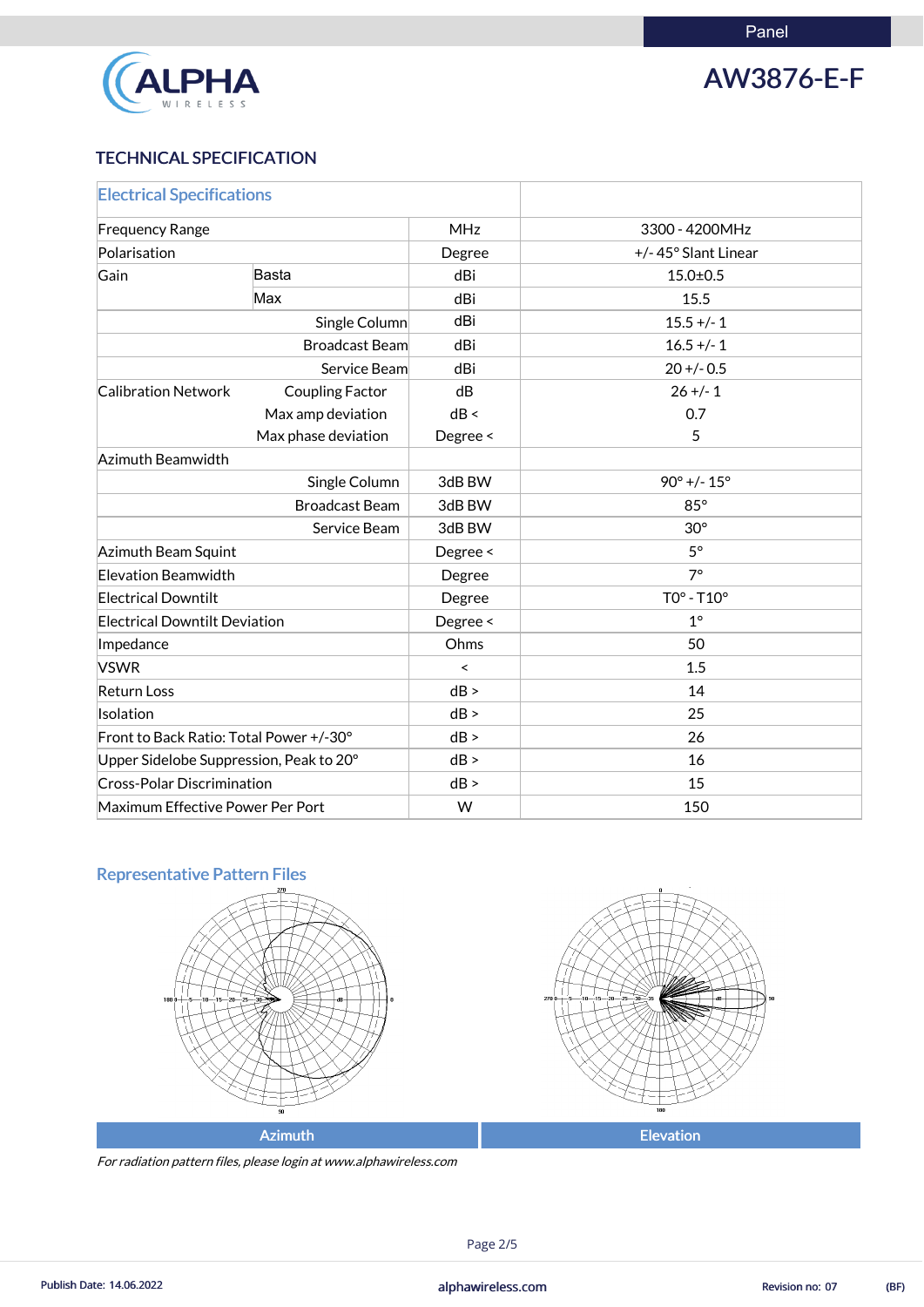

# AW3876-E-F

# TECHNICAL SPECIFICATION

| <b>Mechanical Specifications</b>                |                              |                                                       |
|-------------------------------------------------|------------------------------|-------------------------------------------------------|
| <b>Dimensions</b>                               | $mm$ (in)                    | $1040(41) \times 320(12.6) \times 105(4.1)$ - (LxWxH) |
| Packing Size (LxWxD)                            | $mm$ (in)                    | $1100(43.3) \times 380(15) \times 210(8.3)$           |
| Net Weight (antenna)                            | kg (lb)                      | 11.1(25.5)                                            |
| Net Weight (mount)                              | kg (lb)                      | 3(6.6)                                                |
| <b>Shipping Weight</b>                          | kg (lb)                      | 15(33.1)                                              |
| Connector Type                                  |                              | $4.3 - 10$                                            |
| Connector Quantity                              |                              | 9 (8 x input ports, 1 x calibration port)             |
| <b>Connector Position</b>                       |                              | <b>Bottom</b>                                         |
| Windload Frontal (at Rated Wind Speed: 150km/h) | $N$ (lbf)                    | 350(79)                                               |
| Windload Lateral (at Rated Wind Speed: 150km/h) | $N$ (lbf)                    | 130 (30)                                              |
| <b>Survival Wind Speed</b>                      | $km/h$ (mph)                 | 200 (125)                                             |
| Radome Material                                 |                              | <b>ASA</b>                                            |
| Radome Colour                                   | <b>RAL</b>                   | 7035 (light grey)                                     |
| <b>Product Compliance Environmental</b>         |                              | <b>RoHS</b>                                           |
| <b>Lightning Protection</b>                     |                              | DC Grounded                                           |
| Cold Temperature Survival                       | $^{\circ}$ C ( $^{\circ}$ F) | $-40(-40)$                                            |
| <b>Hot Temperature Survival</b>                 | $^{\circ}$ C ( $^{\circ}$ F) | 70 (158)                                              |

# Array Layout and RET Information

| P <sub>4</sub><br>P3<br>P2 | Note: Coloured box sizes do  |
|----------------------------|------------------------------|
|                            | not represent antenna sizes. |

Array

 $P1$ 

 $P<sub>2</sub>$ 

P<sub>3</sub>

| Configuration                     |                                                         |
|-----------------------------------|---------------------------------------------------------|
| 3300-4200MHz                      | One RET for each array : P1, P2, P3, P4                 |
| <b>Total Quantity</b>             | One RET Motor Controller                                |
| <b>Location and Interface</b>     |                                                         |
| <b>RET Controller</b><br>Location | Inside antenna radome housing                           |
| <b>RET Interface</b>              | Pair of AISG 8 Pin DIN connectors, one male, one female |
| <b>RET Interface Quantity</b>     | One pair of AISG 8 Pin DIN connectors                   |
| <b>RET Interface Location</b>     | On connector plate located at bottom of antenna         |
| <b>Electrical</b>                 |                                                         |
| Input Voltage                     | $10 - 30V$                                              |
| Power Idle Mode                   | $\leq 1W$                                               |
| <b>Power Active Mode</b>          | < 10W                                                   |

|  | 3300-4200 |  |  |  | . . |
|--|-----------|--|--|--|-----|
|--|-----------|--|--|--|-----|

Frequency

**MHz** 

3300-4200

3300-4200

3300-4200

**RET** 

ID

 $\mathbf{1}$ 

 $\mathbf{1}$ 

 $\mathbf{1}$ 

Ports

 $1 - 2$ 

 $3 - 4$ 

 $5 - 6$ 



Page 3/5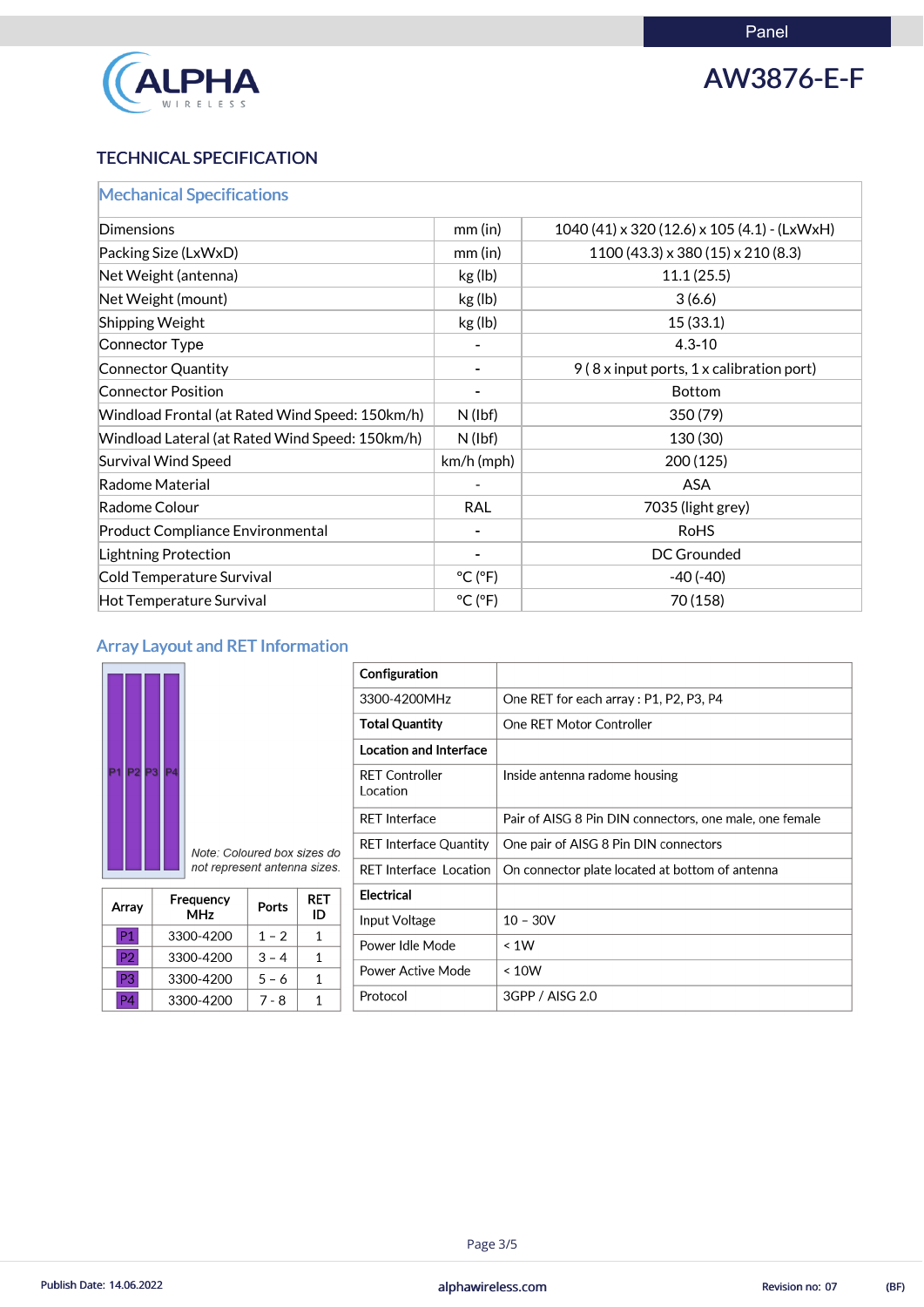Panel



# AW3876-E-F

# Mechanical Illustration

#### All measurements are in mm (in)







#### Page 4/5